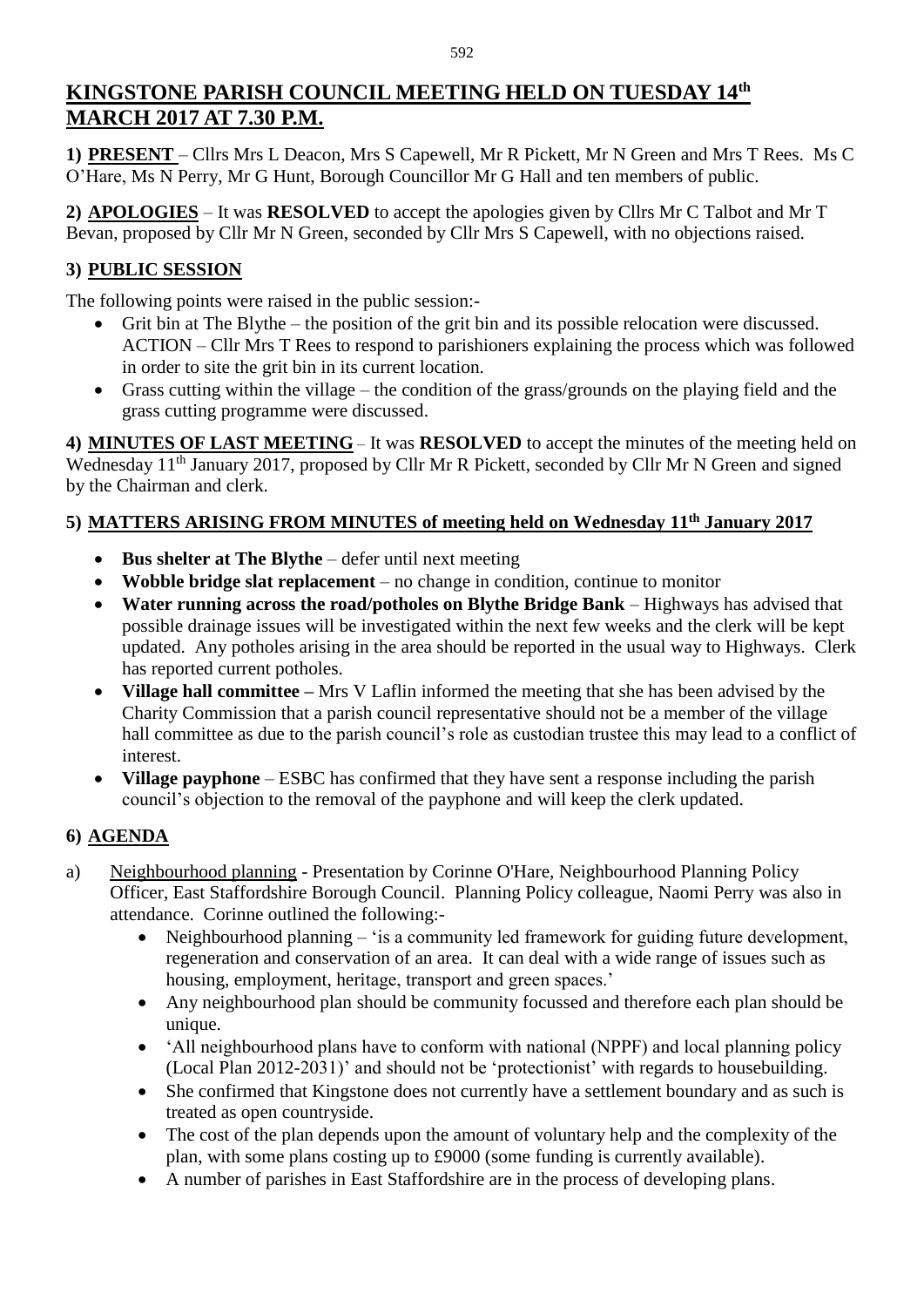b) Holly Lane/Loxley Lane crossroads – Graham Hunt, Community Partnerships Officer (Cannock Chase and East Staffordshire), Democratic and Member Services, Staffordshire County Council

The safety at this junction was discussed and Graham outlined the procedure for the prioritisation for road safety improvements. He confirmed that the junction has been investigated and that Highways engineers have deemed the signage and configuration of the junction as adequate and that there is currently no extra money available from the County Council for any improvements. He outlined possible options for the junction and confirmed that the parish council would be able to apply to the Staffordshire Local Community Fund (from June onwards) for financial support to make possible alterations. He will investigate the possible options to improve the safety at the junction and forward to the clerk.

c) Playing field – condition of play equipment, safety inspections and MUGA/tennis gates

Play equipment – safety checks have been received for November and the general condition of the play area was discussed. The Chairman reminded councillors of the play area rota for the forthcoming months and the importance of checking all parts of the play area and fields, including fastenings such as bolts and screws. The rota for the year is as follows:-

| Jan  | Cllr Mr T Bevan   | Feb  | Cllr Mr N Green   | Mar        | Cllr Mrs T Rees   |
|------|-------------------|------|-------------------|------------|-------------------|
| Apr  | Cllr Mr R Pickett | May  | Cllr Mr T Bevan   | June       | Cllr Mr N Green   |
| July | Cllr Mrs T Rees   | Aug  | Cllr Mr R Pickett | <b>Sep</b> | Cllr Mr T Bevan   |
| Oct  | Cllr Mr N Green   | Nov. | Cllr Mrs T Rees   | Dec        | Cllr Mr R Pickett |

The bus shelter has been included on the safety inspection forms, to be inspected once per month.

*Quarterly inspections will also be undertaken by the councillor undertaking the weekly safety inspections in March, June, September and December.*

ACTION – Councillors to return safety check forms for January and February to the clerk.

ACTION – Cllr Mr R Pickett to produce a play area safety check form which can be completed online – Addendum - this has now been completed.

Changing rooms – the changing rooms will continue to be monitored during weekly and quarterly inspections, issue of signs to be deferred until next meeting.

Grounds maintenance for 2017 – It was **RESOLVED** to award the contract to SJL, with the grass around the play area equipment strimmed and the grass clippings to be disposed of on-site, proposed by Cllr Mr R Pickett, seconded by Cllr Mrs T Rees, with no objections raised.

d) Climbing frame replacement and goal posts on playing field

This was discussed and it was **RESOLVED** to undertake a revised parish-wide consultation in line with feed-back received from the consultation meeting with parents, including possible goal post replacement and playing field improvement and ask play companies to produce full design proposals, proposed by Cllr Mr N Green, seconded by Cllr Mrs T Rees, with no objections raised.

- e) General Parish Issues
	- Holly Lane/Loxley Lane crossroads discussed in section 6b
	- Hollyhurst Lane Cllr Mr R Pickett has checked into this and works should now have been completed, ACTION – Cllr Mr R Pickett to investigate further
	- Light opposite 11 Uttoxeter Road this has now been fixed action closed
- f) Finance and accounts for the year 1st April 2016 to 31st March 2017

Copies of Q3 bank reconciliation were circulated to councillors and it was **RESOLVED** to accept them as a true record of the accounts, proposed by Cllr Mr N Green, seconded by Cllr Mrs S Capewell, with no objections raised.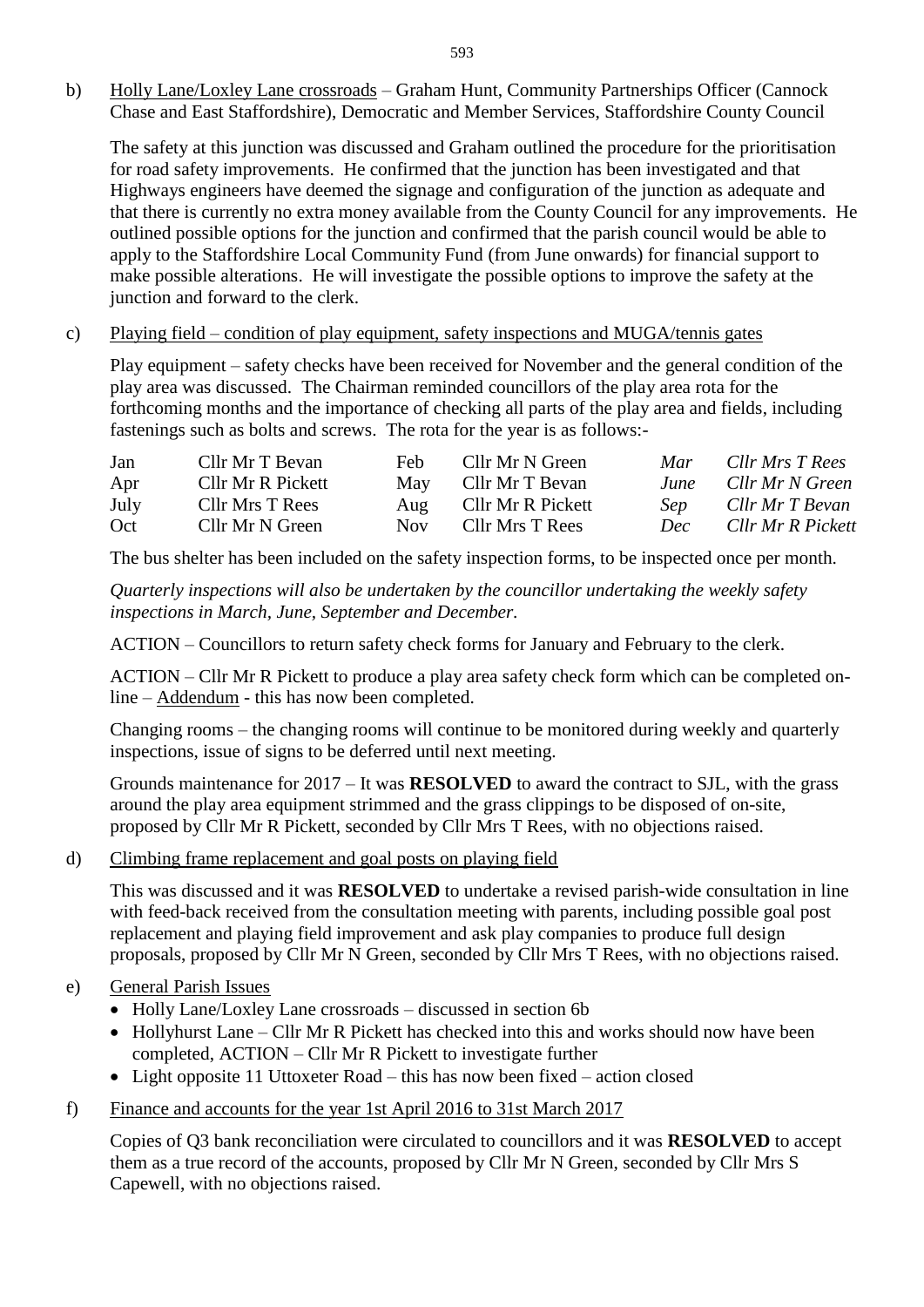- g) Council documentation Health and Safety policy defer until next meeting
- h) The Transparency Code and the Transparency Fund

This was discussed and it was **RESOLVED** to authorise the clerk to apply for funding up to a total of £750 for a laptop, scanner and software, proposed by Cllr Mr N Green, seconded by Cllr Mrs T Rees, with no objections raised. ACTION – clerk to apply for funding.

- i) Workplace pensions the staging date is  $1<sup>st</sup>$  April 2017
- j) Parish maintenance/development fund grant application procedure

Draft documents were reviewed and it was **RESOLVED** to agree the grant application procedure, policy and application form, on a trial basis, proposed by Cllr Mr N Green, seconded by Cllr Mr R Pickett, with no objections raised. This will be reviewed and amended when necessary. ACTION – clerk to produce application form and associated guidelines and to publish on the parish council website.

k) Church Fete - Sunday 11th June 2017

A letter has been received requesting the use of the playing field for parking and also for a road closure. This was discussed and with the following provisos:-

- any damage to the playing field should be made good by the organisers
- adequate access by emergency vehicles should be provided by the organisers
- adequate marshalling of the event should be provided by the organisers
- any actions or conditions required as a result of the road closure request must be undertaken by the organisers

councillors **RESOLVED** to grant permission for the use of the playing field and support the road closure application. Proposed by Cllr Mr N Green seconded by Cllr Mr R Pickett, with no objections raised. ACTION - clerk to inform organisers of decision and conditions and apply for the road closure.

### **7) CORRESPONDENCE**

- SCC details of Temporary Traffic Regulation Order for Uttoxeter Road content noted
- Police and Crime Commissioner for Staffordshire Safer, Fairer, United Communities Strategy  $2016 - 2020 - no comments$
- Community Council of Staffordshire Defra Rural Survey for Staffordshire 2016/17 no comments
- E-mail from Bob Champeau, Deputy Police Commander for East Staffordshire councillors **RESOLVED** to have information included on the parish council website, proposed by Cllr Mr N Green, seconded by Cllr Mr R Pickett with no objections raised.
- Community Council of Staffordshire request for membership subscription, it was **RESOLVED** not to take out membership for this year, proposed by Cllr Mr N Green, seconded by Cllr Mrs T Rees, with no objections raised.

#### **Other correspondence received**

Stafford Borough Council – Planning and compulsory purchase act 2004 (as amended) The Town and Country Planning (Local Planning) (England) Regulations 2012 – regulation 26 – Plan for Stafford Borough: Part 2 - adoption

SPCA – weekly bulletins and related information

Info received via KLN regarding planning application P/2015/01497 (Hazelwalls Farm Timber Lane Uttoxeter ST14 8DQ) – content noted – no comments